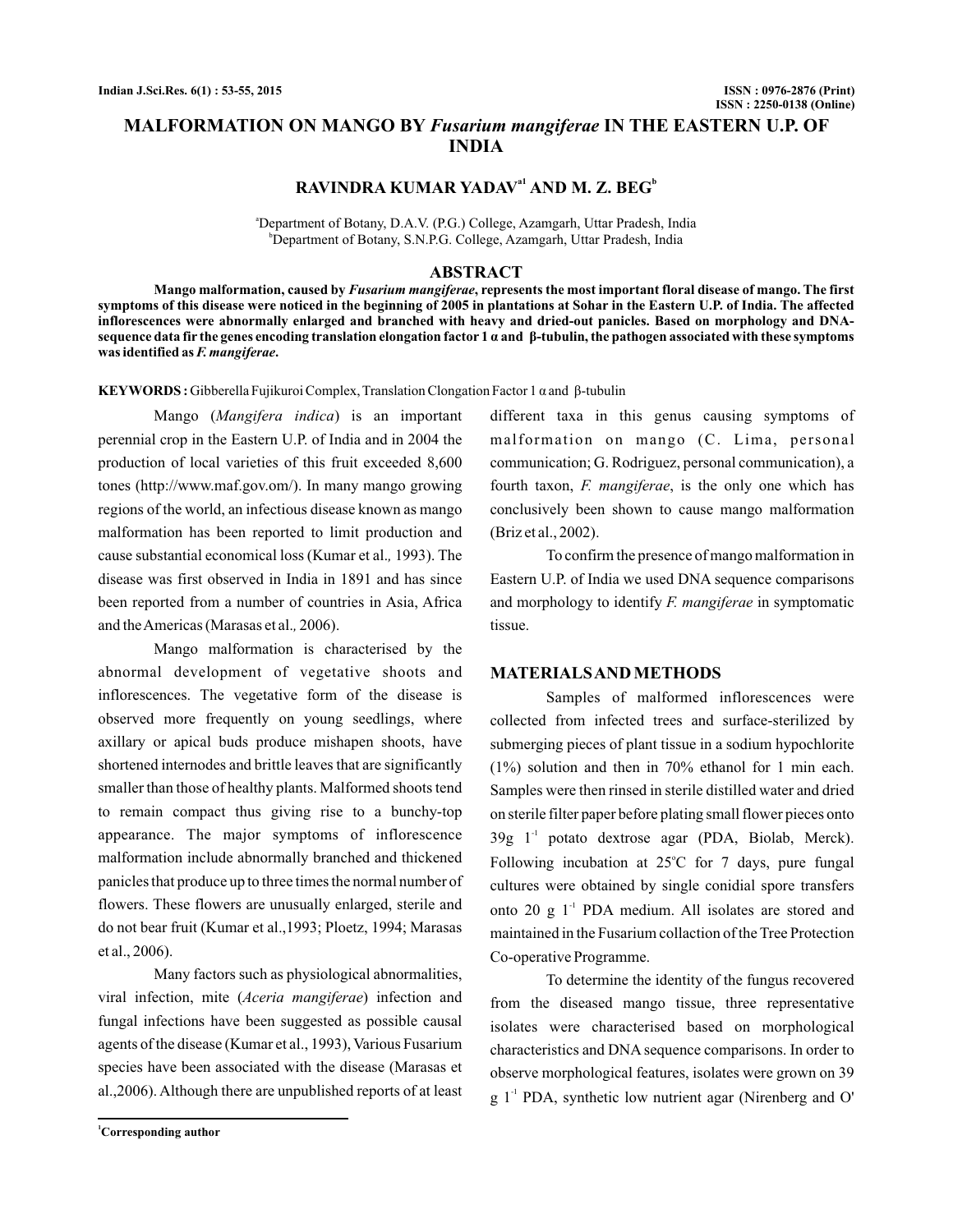Donnell 1998) and carnation leaf agar (Fisher et al., 1982). After incubation at 25°C for 10 days under near-ultraviolet light, the isolates were examined using a light microscope and the diagnostic characters noted by Britz et al. (2002).

For the DNAcomparisons, the first -700 and and - 500 bases of the genes encoding translation elongation factor 1  $\alpha$ (EF1  $\alpha$ ) and  $\beta$ -tubulin, respectively, were sequenced. For this purpose, genomic DNA was extracted using the CTAB (N-Acetyl-N, N, N-trimethy1-ammonium bromide) method (Steenkamp et al., 1990). After purification with G50 Sephadex columns (Sigma, Steinheim, Germany), PCR products were sequenced in both directions using the original PCR primers, an ABI PRISM Big Dye terminator v 3.0 Cycle Sequencing Kit (Applied Biosystems, Foster City, California) and a 3730 DNA analyzer (Applied Biosystems). The electropherograms were visualised and corrected where necessary with Chromas Lite 2.0 (Technelysium, Australia) and BioEdit version 7.0.5.2 (Hall, 1999). All EF1  $\Box$   $\Box$  nucleotide sequences were compared using the BLAST search tool (Altschul et al., 1990) to those in the Fusarium identification database (Geiser et al., 2004) and all  $\Box$ tubulin nucleotide sequences were compared to those in the database of the National Centre for Biotechnology Information (NCBL, www.ncbi.nlm.nih.gov) to obtain preliminary identifications.

## **RESULTSAND DISCUSSION**

Nucleotide sequences were aligned using MAFFT version 5.8 with the L-INS-i option effective (http://align,bmr.kyushu-u-ac.jp/mafft/online/server/). These alignments included the sequences generated in this study, as well as those for representatives of the recognized species in the GFC (Geiser et al., 2005) obtained from Gene Bank. Relevant sequences for all of the known unique phylogenetic lineages in the so called Asian Clade of the GFC were also included. The resulting aligned database were analyzed separately as well as combined because they were previously shown to represent homogenous partitions PAUP\* 4b10 (Swofford, 2003) were used to perform neighbour-joining distance (NJ) analyses and parsimony analyses using heuristic searches of 1000 random addition

replicates and tree bisection reconnection branch-swapping analyses. Maximum likelihood (ML) analyses were performed with PHYML v2.1 (Guindon and Gascuel, 2003) and Bayesian analyses were performed with MrBayes v3.1 (Ronquist and Heuelsenbeck, 2003).

Morphological examination revealed that all three isolates produced macroconidia with 3-5 septa and oval microconidia in false heads from mono- and polyphialides. None of the representative isolates produced chlamydospores under the conditions tested. These morphological characters are typical of F. mangiferae, as well as most fungi previously recognized as *F. subglutinans* sensu lato (Britz et al., 2002).

Results of DNA sequence comparisons indicated that the fungi isolated from diseased Omani mango flowers, represent *F. mangiferae*. Similarity searches and sequence comparisons revealed that the EF1  $\alpha$  and  $\beta$ -tubulin sequences of the Oman isolates are identical to that of *F.* mangiferae NRRL 25226 (Gene Bank Accessions AF160281 and U61561; Steenkamp et al. 2000). Their EF1  $\alpha$  sequences differed at two nucleotide positions from that of the ex-holotype isolate (FCC4581; Briz et al., 2002). However, results of the phylogenetic analyses clearly showed that the Eastern U.P. of India isolates from part of the so-called Asian Clade of the GFC, where they are most closely associated with known F. mangiferae isolates. This results conclusively demonstrate that the India isolates from malformed mango inflorescences represent F. mangiferae.

To the best of our knowledge, F. mangiferae and mango malformation has not previously been reported in the Eastern U.P. of India. Mango malformation has the potential to have a significant negative impact on the mango industry in India and the Middle East as this disease significantly reduces yields. As a result, the spread of the disease must be halted by removing and burning affected trees, as well as by planting non-infected nursery supplies.

## **ACKNOWLEDGEMENTS**

We thank Principal, S.N.P.G. College, Azamgarh, for providing necessory laboratory facilities.